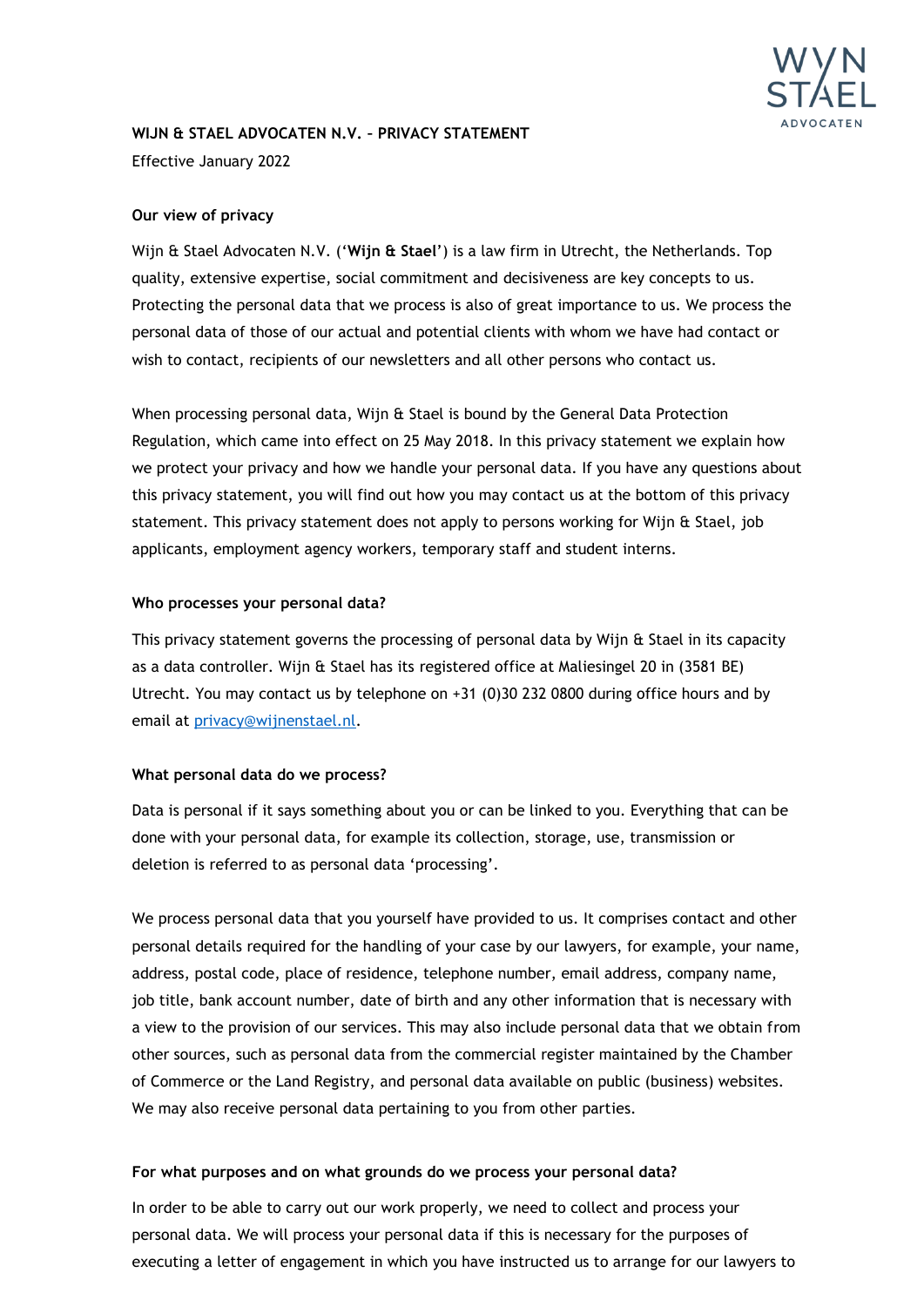

provide legal services. As such, your personal data is used to maintain contact with you about your case. Your contact details are also entered into our customer database and, provided that you consent to this, may be used to send you newsletters. Depending on the nature of your case, personal data other than your contact details may also be required. Your personal data is also used to send you our invoices.

We may also process your personal data if we have a legitimate interest in doing so and do not disproportionately invade your privacy. For example, we do this for marketing, publicity and security purposes, to improve our services, to invite you to seminars and events, and to maintain business relations with you in this way.

We are also legally obliged to record certain personal data in some instances. For example, under the Money Laundering and Terrorist Financing (Prevention) Act [*Wet ter voorkoming van witwassen en financieren van terrorisme*] (WWFT) we have a duty to store a copy of your identity document or passport.

Should you elect not to share your personal data with us and/or to supply us with incomplete personal data, Wijn & Stael is entitled to decline to agree to a letter of engagement with you or to terminate or downgrade any agreement that has already been concluded with you where the relevant personal data is necessary for administrative purposes and/or to comply with any legal requirements.

## **How do we deal with your personal data?**

We have adopted technical and organisational measures to protect your personal data and to prevent its misuse. For example, we ensure that the systems in which we store your personal data are as secure as possible. Your personal data will only be used within Wijn & Stael by those staff who require access to it given their position. In addition, all the information that we receive from our clients is protected by the professional privilege to which our lawyers are bound. We may also engage service providers (processors) to process your personal data. For example, we work with processors who provide us with hosting services or ICT support. We also use processors to send out our newsletters. In such a case we enter into data processing agreements with these processors pursuant to which they warrant that they will comply with the requirements stipulated in the General Data Protection Regulation.

## **Do we share your personal data with countries outside the EEA?**

To send our newsletters and mailshots we use a processor situated in the United States and, as such, outside the European Economic Area (EEA). We have agreed to the 'standard contractual clauses' with this American processor. A copy of these 'standard contractual clauses' may be requested from our data protection officer at [privacy@wijnenstael.nl.](mailto:privacy@wijnenstael.nl)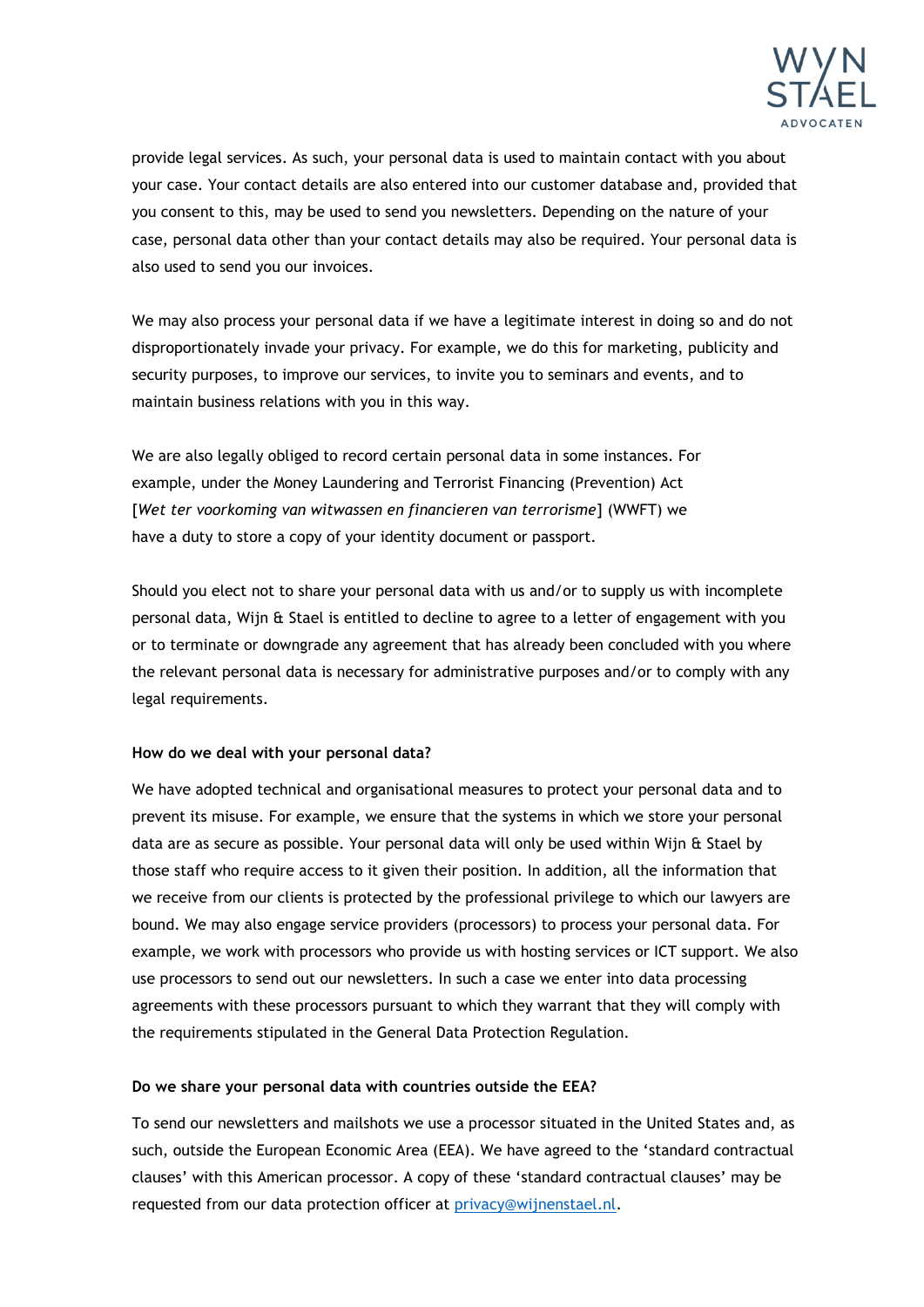

#### **How long do we store your personal data?**

We take great care to ensure that all your data is carefully stored and protected. We have a retention policy which stipulates how long we store personal data and we do not retain your data for any longer than is necessary for the purpose for which it was processed. We comply with the legally stipulated retention periods. We keep customer case files containing personal data for a period of ten (10) years after the relevant letter of engagement has been terminated, unless there are reasons to retain any such case file for a longer period.

#### **Do we share your personal data with other parties?**

In principle, we do not share your personal data with other parties except in so far as is stipulated in this privacy statement. For instance, we share your personal data with processors whom we engage in some cases, for example, hosting services or ICT support. It may also be necessary to share your personal data with judicial authorities or a contracting party. It may also be necessary to share your personal data for the purposes of concluding a contract or executing a notarial deed. In some cases transactions must be recorded, for example, in the commercial register maintained by the Chamber of Commerce or in the Land Registry. Data may also be shared with contractors whom we engage, such as a bailiff or a translator. Furthermore, we may have a legal duty to share your personal data with other parties. If a judicial ruling renders it mandatory for us to share your personal data with other parties, we have a duty to comply with this.

Your personal data will not be shared with other parties for commercial purposes. Neither will your personal data be used for automated decision-making, including profiling.

## **Your rights with regard to your personal data**

Would you like to know what personal data we have recorded about you? At Wijn & Stael you may request an overview of the personal data that has been or will be processed in relation to you. If you find that your personal data has been processed incorrectly or incompletely, or should you feel that certain personal data need not have been processed, you may submit a request to Wijn & Stael asking us to amend, supplement or delete your data. You also have the right to object to the processing of your personal data and you have the right to data portability. In addition, you have the right to withdraw any consent granted for the processing of your personal data at any time. This would be the case, for example, if you no longer wish to receive our newsletter. Revoking your consent will not detract from the legitimacy of processing based on your consent prior to its revocation.

If you send us such a request, we will let you know what action we have taken as soon as possible but in any event within four (4) weeks after receiving your request. Because the lawyers working for Wijn & Stael are bound by a duty of non-disclosure, we cannot grant access to data processed for the purposes of providing our services.